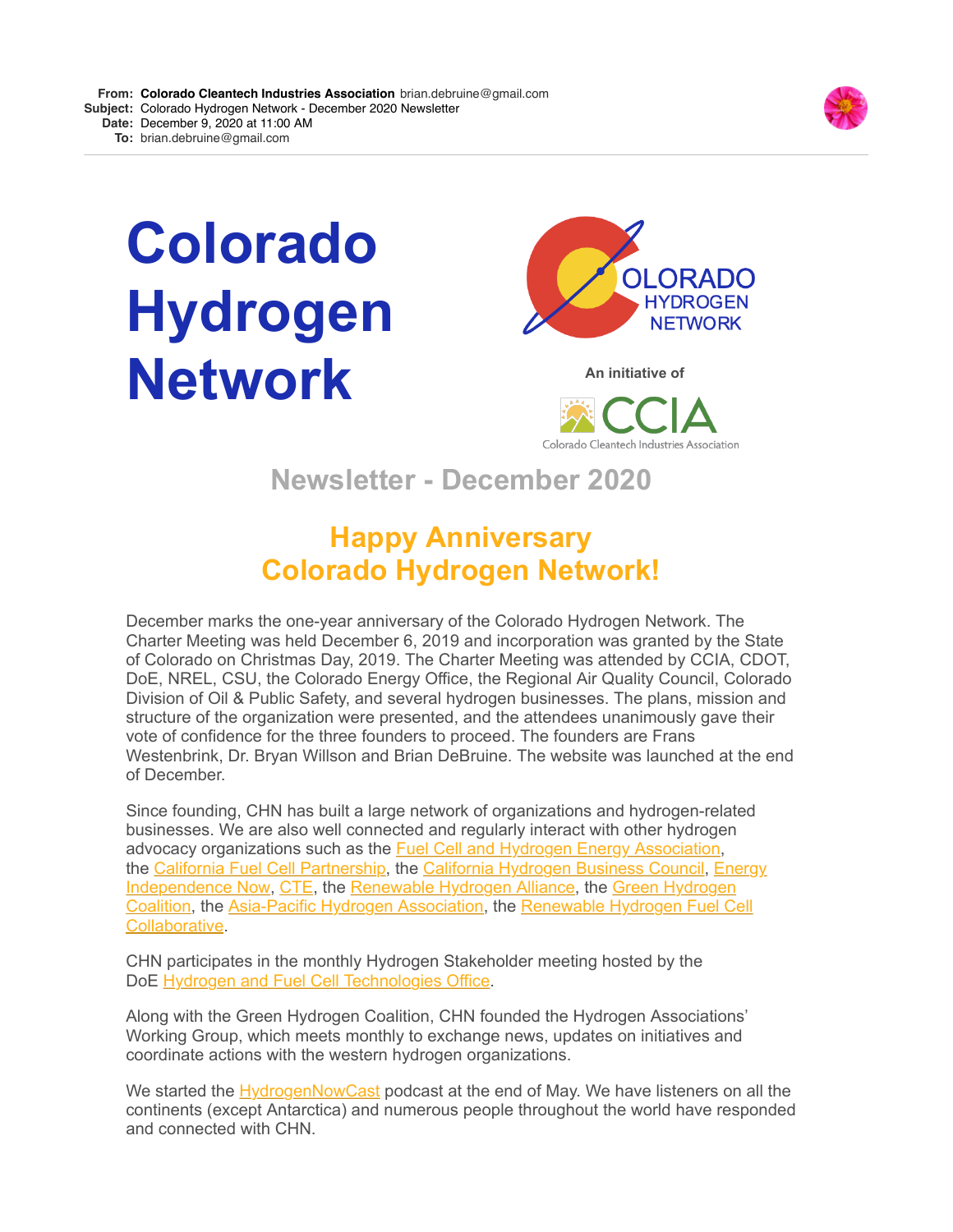And lastly, because of our relationship with NREL and with a great deal of help from Shaun Onorato, we were able to acquire Colorado's first Hydrogen Fuel Station.

All this has been made possible by you – the organizations and people that have enthusiastically provided your support. We want to extend to you all our most sincere thank you. It's clear that hydrogen is an idea "whose time has come" and we plan to work harder than ever to make CHN's second year even better than the first.

## **Upcoming Events & Announcements**

#### **November Monthly Meeting**

All who are interested in hydrogen are encouraged to attend. The November Membership Meeting will take place via Zoom. You may follow the link below for access.

Tuesday, December 15 3:30 - 5:00 p.m. MDT https://us02web.zoom.us/j/4212771558 Passcode: CHN

## **Networking & Activities**

**[Colorado AAA](http://r20.rs6.net/tn.jsp?f=001pUZNQgxbd8RTCvCWePXTE2pvbEKxJr7-u0_N2PnwLNVZgZBKHW-UgZIOcaOes76jaCFEmioWHlAcl3kKNrjlQH9u4_OXY6NLAFz4G4S5keuGXvAgZsPeX6bsrISxs46DCXIQbuqQAX6-WLZY_KdeaU89EvbNKHPh&c=u_lRfoORFP-qgPpCdpZ-LfH4NGIDsCfgiXZuZpNGOgMTc4CpSk-1dw==&ch=mF7eMV230MaDHilXUPyQJx07xr5rOwDoL7IpcqH45L2F8XMx9liwQA==)** – Brian was interviewed for an upcoming article in the Colorado AAA magazine "EnCompass". The article talks about Fuel Cell EV's and how the vehicles are well suited for the recreational needs of Colorado drivers with our cold weather, towing of boats, snow mobiles and camping trailers, plus the frequent commuting distances from the metro areas to the mountains. The article will appear in the Jan/Feb 2021 issue of EnCompass magazine.

# **Projects and Initiatives**

**Hydrogen Fuel Station Deployment –** Work continues on deploying five public Hydrogen Fuel Stations (HFS) in the Denver-Boulder metro area assisted by new CHN Consulting Members Patty Kelley, Buford Barr, and Seth Terry.

As with the Fort Collins HFS, these stations will fuel both passenger and commercial vehicles. We will need to enlist commercial vehicles from the start in order to sell enough hydrogen to generate revenue to pay for the investment in the station.

The first step is to locate available fuel cell trucks. CHN has reached out to members of our Network such as the fuel cell suppliers, the DoE Vehicle Technology Office and FCHEA.ORG. This is leading us to the vehicle integrators who build the vehicles. We can then go to various businesses in Denver who use the type of vehicles available and suggest they acquire fuel cell trucks to be supported by our fuel stations. This is our





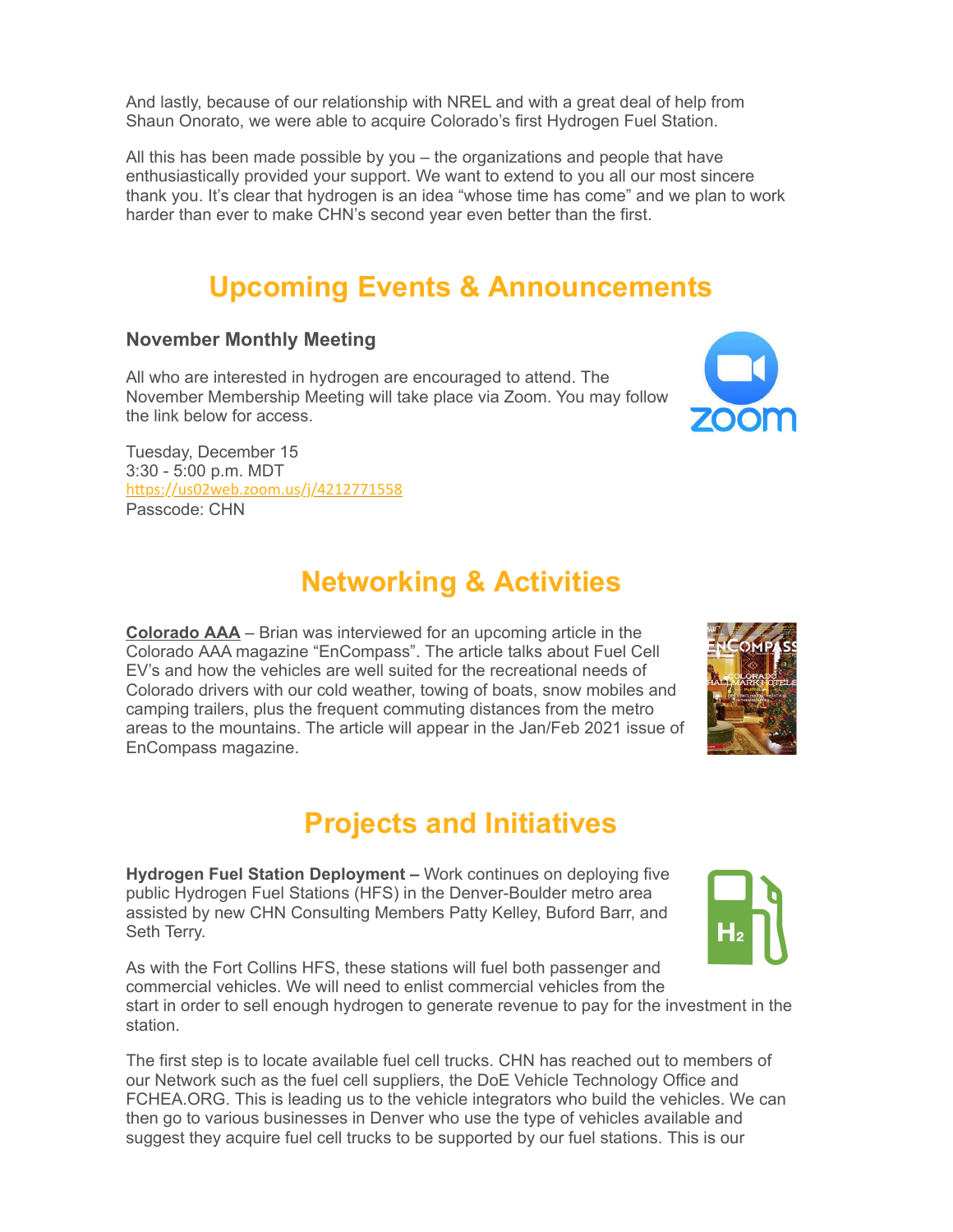strategy to deploy both the hydrogen supply and hydrogen users simultaneously

**Fueling power plants with hydrogen from oil wells** – Proton Technologies adapts old oil wells to produce **zero-carbon** hydrogen. Their process essentially performs Steam Methane Reforming underground, leaving the carbon in the ground indefinitely.



An ideal initial application would be to use this green hydrogen to retrofit existing coal or gas-fired power plants to burn hydrogen

instead. Colorado's electric power plants are all near abandoned oil wells. CHN is setting up a meeting with Proton Technologies and the [Platte River Power Authority](http://r20.rs6.net/tn.jsp?f=001pUZNQgxbd8RTCvCWePXTE2pvbEKxJr7-u0_N2PnwLNVZgZBKHW-UgZIOcaOes76jL_L4-1X7fw04hyRWOEYIcoEYMXLF1VSy4RdEZ-oAWaEaZp2hwbHbOsTeaczk_G6Y-2wDt2SGocpf4QF8smsFCkVrB-Xjl0aG&c=u_lRfoORFP-qgPpCdpZ-LfH4NGIDsCfgiXZuZpNGOgMTc4CpSk-1dw==&ch=mF7eMV230MaDHilXUPyQJx07xr5rOwDoL7IpcqH45L2F8XMx9liwQA==) to discuss the technical and economic feasibility of converting these power plants to

hydrogen. Converted power plants could provide base-load electricity or be used to backup wind and solar, eliminating the need for batteries. This would also keep the electric utilities from having to scrap these valuable assets.

To learn more about Proton Technologies, listen to the **HydrogenNowCast** episode #13.



#### **Podcast Update**

To date, we have released 14 episodes of the HydrogenNowCast and the show has achieved over 2,400 downloads worldwide, with listeners on all continents (except Antarctica).

Upcoming Episode 15 features an interview with Frank Zammataro of HydroCosm. HydroCosm generates electricity using wasted energy in water systems.

Please help promote the show by subscribing and giving us a rating in one of these podcast apps:

[Apple Podcasts |](http://r20.rs6.net/tn.jsp?f=001pUZNQgxbd8RTCvCWePXTE2pvbEKxJr7-u0_N2PnwLNVZgZBKHW-Ugf5rCZ0usTjq8kIAV96ryt4hDBdF1mqA26GRmuNMSJoFCZ8xEZD2IWizmBvSEM8SkNvGrASUHQF0jPnfvuENg2F3Wn2kBiWj23JmWZLF7aoxItaqH1fgPJZxUgKJEXacrZbKoZk0_rfge6TLl1p8-NgUr_G5-Nmm1Q==&c=u_lRfoORFP-qgPpCdpZ-LfH4NGIDsCfgiXZuZpNGOgMTc4CpSk-1dw==&ch=mF7eMV230MaDHilXUPyQJx07xr5rOwDoL7IpcqH45L2F8XMx9liwQA==) [Stitcher |](http://r20.rs6.net/tn.jsp?f=001pUZNQgxbd8RTCvCWePXTE2pvbEKxJr7-u0_N2PnwLNVZgZBKHW-UgRm1s_4C8SFQCMFnaAZZRlH0tHfbOKLG1fe9RyB9iqWyEto6eyeImHG4zRUqgKdPKPm6p2b6Yu-pd3ZCUbIx5L6_tYBfUgWyagBENYu6hWRWUfjKAMpS9IDfJPE3qBn9s4yfJbj5kOzf&c=u_lRfoORFP-qgPpCdpZ-LfH4NGIDsCfgiXZuZpNGOgMTc4CpSk-1dw==&ch=mF7eMV230MaDHilXUPyQJx07xr5rOwDoL7IpcqH45L2F8XMx9liwQA==) [Spotify |](http://r20.rs6.net/tn.jsp?f=001pUZNQgxbd8RTCvCWePXTE2pvbEKxJr7-u0_N2PnwLNVZgZBKHW-UgRm1s_4C8SFQnNABnM5WZrxH3XurXnZ9ELbiEAA4CLzkBs-0jRhYsOuHqTR0C29iW3EcSusmO5OmLu1uLSjXQSgoRlpf0Aza4EpNgeuVuAICpPjV2aXUPk0qAT_d2RO7yQ==&c=u_lRfoORFP-qgPpCdpZ-LfH4NGIDsCfgiXZuZpNGOgMTc4CpSk-1dw==&ch=mF7eMV230MaDHilXUPyQJx07xr5rOwDoL7IpcqH45L2F8XMx9liwQA==) [Google Podcasts |](http://r20.rs6.net/tn.jsp?f=001pUZNQgxbd8RTCvCWePXTE2pvbEKxJr7-u0_N2PnwLNVZgZBKHW-UgRm1s_4C8SFQF66jp_hXI-dYIQjAt1tXj2xFpX-z_wSccIouaLus4hXTFNxNlGoIaBHbx0SG_F15Afoex96iO3oLMGSxaEd3okN5XOzaAXB6X_QgqkMkW0ZyDfHHjwHSG9tAkO_7808RRGDNzhxolfFHGUZJABgRRYrZiftCWfMKzuygO_G-VnQ=&c=u_lRfoORFP-qgPpCdpZ-LfH4NGIDsCfgiXZuZpNGOgMTc4CpSk-1dw==&ch=mF7eMV230MaDHilXUPyQJx07xr5rOwDoL7IpcqH45L2F8XMx9liwQA==) [iHeart Radio](http://r20.rs6.net/tn.jsp?f=001pUZNQgxbd8RTCvCWePXTE2pvbEKxJr7-u0_N2PnwLNVZgZBKHW-UgRm1s_4C8SFQu23xf5rXIrRtK4va0MrdudirdBoZLs-oCQLgTJTQ87l4dBySCDp9C5x20MX0yk7LcdKRv9DsBnDDVet7zUz2_47VASl1QaVS3ZPLx6BLaJc1XIf1gy5f23YmwoxaR1GdMTueCiGsSbg=&c=u_lRfoORFP-qgPpCdpZ-LfH4NGIDsCfgiXZuZpNGOgMTc4CpSk-1dw==&ch=mF7eMV230MaDHilXUPyQJx07xr5rOwDoL7IpcqH45L2F8XMx9liwQA==) | [Amazon Music](http://r20.rs6.net/tn.jsp?f=001pUZNQgxbd8RTCvCWePXTE2pvbEKxJr7-u0_N2PnwLNVZgZBKHW-UgT-y5G29OBIcqt_gRE7jXysnszI3RFO0giqIsUGW3tP-wmU_i5ME_p_8PhA-VDpkj3ib8ThRLOCX3Q85itqFSxJtzBJT-KtNtXz6WyAlRagr1TlqO6u21VUjL5Oy8-2PV1zioHJkZi7s96lU55ZkW9Wyiex9olnDS4Cz_mHGVA0PoTdm2Vstkr4=&c=u_lRfoORFP-qgPpCdpZ-LfH4NGIDsCfgiXZuZpNGOgMTc4CpSk-1dw==&ch=mF7eMV230MaDHilXUPyQJx07xr5rOwDoL7IpcqH45L2F8XMx9liwQA==)

#### **News & Events**

**Cleantech Ambassador Award** – Dr. Bryan Willson, CHN's Technology Officer was honored by the Colorado Cleantech Industries Association at their annual Cleantech Awards on December 3<sup>rd</sup> to recognize the time, resources and experience that Bryan has contributed to bringing hydrogen technology to Colorado. CCIA thanks him for his dedication to advancing clean energy research and being a Cleantech Ambassador



**Webinar - Green Hydrogen: A rising Star in the Energy Landscape –** Wednesday December 9, 1:00 PM MST.

Presented by the [Center for Community Energy.](http://r20.rs6.net/tn.jsp?f=001pUZNQgxbd8RTCvCWePXTE2pvbEKxJr7-u0_N2PnwLNVZgZBKHW-UgZIOcaOes76juQh-fRdQ2n1MW0vXl9CRylAcWk96RnYwCOytxE0d1WS2bLR_XVRHg2LQEfdfpBt83sIEnjA-xkzfmNEbk8DZqOOA5ygnYuvI&c=u_lRfoORFP-qgPpCdpZ-LfH4NGIDsCfgiXZuZpNGOgMTc4CpSk-1dw==&ch=mF7eMV230MaDHilXUPyQJx07xr5rOwDoL7IpcqH45L2F8XMx9liwQA==) Register [here.](http://r20.rs6.net/tn.jsp?f=001pUZNQgxbd8RTCvCWePXTE2pvbEKxJr7-u0_N2PnwLNVZgZBKHW-UgZIOcaOes76ja4Hcpc3bv0h3YRH2O-uTfnFc1wguY227OmlS4eN86Np3edj5Osr-taxTXrXz8FXBmqonAN6n8Q6Rxcd0OW9mJVrcOHLgZzzaY0Nb8ADkruaKA-D2ny4jZw1hd5VSz0I6iuikVRcyO6sFCAHrbu_-Ew==&c=u_lRfoORFP-qgPpCdpZ-LfH4NGIDsCfgiXZuZpNGOgMTc4CpSk-1dw==&ch=mF7eMV230MaDHilXUPyQJx07xr5rOwDoL7IpcqH45L2F8XMx9liwQA==)

This webinar will address: - How green hydrogen will be a catalyst to a green economy